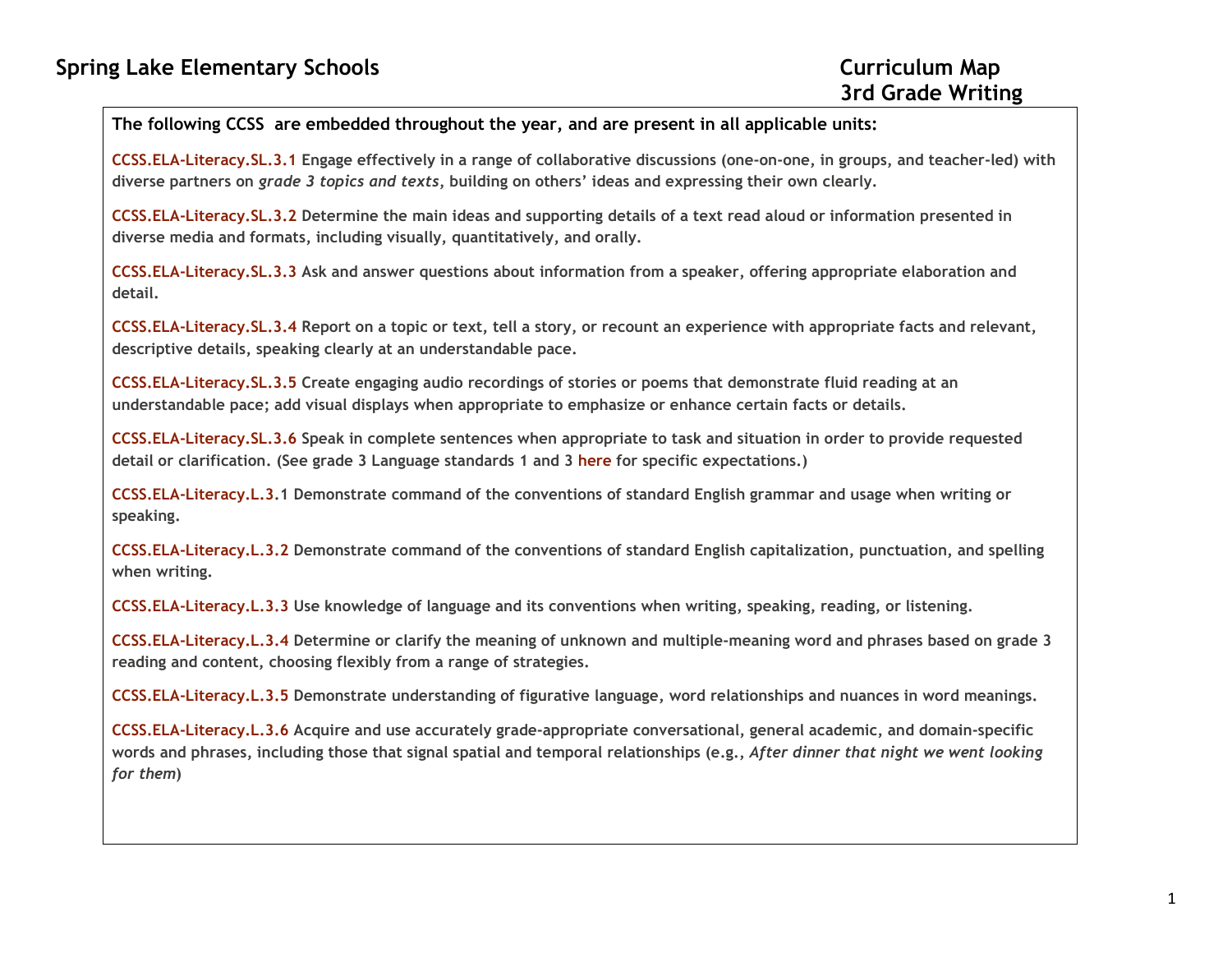| <b>Unit</b>                  | <b>CCSS</b>                                                                                                                                                                                                                                                                                                                                                                                                                                                                                               | <b>Learning Target</b>                                                                                                                                                  | Resources/<br><b>Mentor Texts</b>                                                                                                                                                   | Assessment                 |
|------------------------------|-----------------------------------------------------------------------------------------------------------------------------------------------------------------------------------------------------------------------------------------------------------------------------------------------------------------------------------------------------------------------------------------------------------------------------------------------------------------------------------------------------------|-------------------------------------------------------------------------------------------------------------------------------------------------------------------------|-------------------------------------------------------------------------------------------------------------------------------------------------------------------------------------|----------------------------|
| Personal<br><b>Narrative</b> | <b>CCSS.ELA-Literacy.W.3.3 Write</b><br>narratives to develop real or<br>imagined experiences or events using<br>effective technique, descriptive<br>details, and clear event sequences.<br>CCSS.ELA-Literacy.W.3.4 With<br>guidance and support from adults,<br>produce writing in which the<br>development and organization are<br>appropriate to task and purpose.<br>(Grade-specific expectations for<br>writing types are defined in standards<br>$1-3$ above.)                                      | I can write a narrative<br>using details and<br>sequencing events.<br>I can write with<br>guidance and support<br>from adults to develop<br>and organize my<br>writing. | <b>Crafting True Stories-</b><br>Lucy Calkins Units of<br>Study<br>Vocabulary for<br><b>Making Meaning:</b><br><b>Strategies That</b><br><b>Build</b><br>Comprehension &<br>Meaning | On Demand writing<br>piece |
|                              | CCSS.ELA-Literacy.W.3.5 With<br>guidance and support from peers and<br>adults, develop and strengthen<br>writing as needed by planning,<br>revising, and editing. (Editing for<br>conventions should demonstrate<br>command of Language standards 1-3<br>up to and including grade 3 here.)<br>CCSS.ELA-Literacy.W.3.6 With<br>guidance and support from adults,<br>use technology to produce and<br>publish writing (using keyboarding<br>skills) as well as to interact and<br>collaborate with others. | I can write with<br>guidance from peers<br>and adults to<br>strengthen my writing.<br>I can use technology to<br>produce and publish my<br>writing.                     |                                                                                                                                                                                     |                            |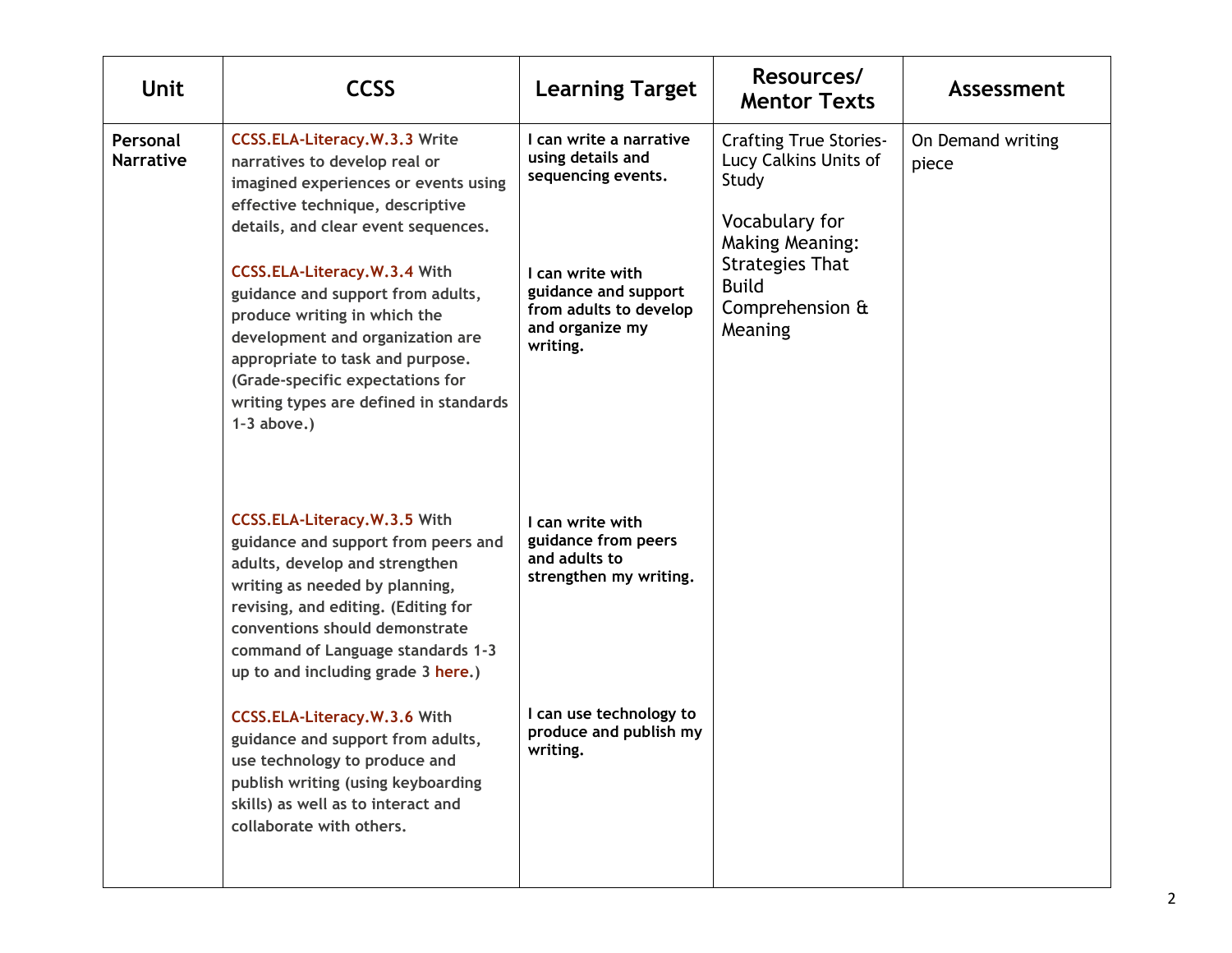|                    | <b>CCSS.ELA-Literacy.W.3.8 Recall</b><br>information from experiences or<br>gather information from print and<br>digital sources; take brief notes on<br>sources and sort evidence into<br>provided categories.                                                            | I can gather<br>information from print<br>and digital resources.                                  |                                                                                                                  |                            |
|--------------------|----------------------------------------------------------------------------------------------------------------------------------------------------------------------------------------------------------------------------------------------------------------------------|---------------------------------------------------------------------------------------------------|------------------------------------------------------------------------------------------------------------------|----------------------------|
|                    | <b>CCSS.ELA-Literacy.W.3.10 Write</b><br>routinely over extended time<br>frames (time for research,<br>reflection, and revision) and<br>shorter time frames (a single sitting<br>or a day or two) for a range of<br>discipline-specific tasks, purposes,<br>and audiences. | I can build writing<br>stamina by writing for<br>varying amounts of<br>time.                      |                                                                                                                  |                            |
| <b>Non Fiction</b> | <b>CCSS.ELA-Literacy.W.3.2 Write</b><br>informative/explanatory texts to<br>examine a topic and convey ideas and<br>information clearly.                                                                                                                                   | I can write an<br>informational piece.                                                            | The Art of<br>Information Writing -<br>Lucy Calkins Units of<br>Study                                            | On Demand Writing<br>piece |
|                    | CCSS.ELA-Literacy.W.3.4 With<br>guidance and support from adults,<br>produce writing in which the<br>development and organization are<br>appropriate to task and purpose.<br>(Grade-specific expectations for<br>writing types are defined in standards<br>$1-3$ above.)   | I can write with<br>guidance and support<br>from adults to develop<br>and organize my<br>writing. | Vocabulary for<br><b>Making Meaning:</b><br><b>Strategies That</b><br><b>Build</b><br>Comprehension &<br>Meaning |                            |
|                    | CCSS.ELA-Literacy.W.3.5 With<br>guidance and support from peers and<br>adults, develop and strengthen<br>writing as needed by planning,<br>revising, and editing. (Editing for<br>conventions should demonstrate<br>command of Language standards 1-3                      | I can write with<br>guidance from peers<br>and adults to<br>strengthen my writing.                |                                                                                                                  |                            |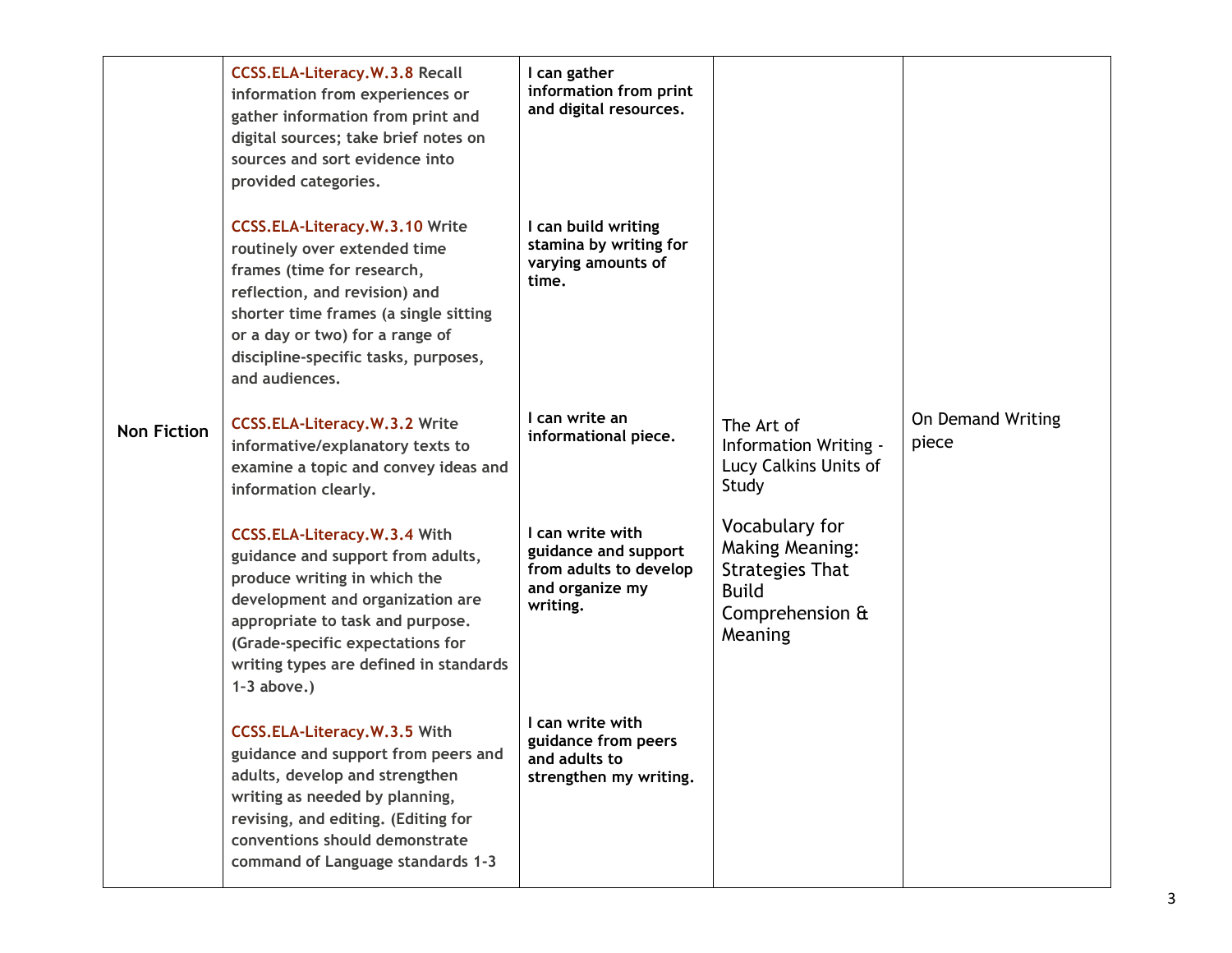|                    | up to and including grade 3 here.)                                                                                                                                                                                                                                         |                                                                              |                                                                                                                    |  |
|--------------------|----------------------------------------------------------------------------------------------------------------------------------------------------------------------------------------------------------------------------------------------------------------------------|------------------------------------------------------------------------------|--------------------------------------------------------------------------------------------------------------------|--|
|                    | CCSS.ELA-Literacy.W.3.6 With<br>guidance and support from adults,<br>use technology to produce and<br>publish writing (using keyboarding<br>skills) as well as to interact and<br>collaborate with others                                                                  | I can use technology to<br>produce and publish my<br>writing.                |                                                                                                                    |  |
|                    | <b>CCSS.ELA-Literacy.W.3.7 Conduct</b><br>short research projects that build<br>knowledge about a topic.                                                                                                                                                                   | I can conduct research<br>to build my knowledge<br>of a topic.               |                                                                                                                    |  |
|                    | <b>CCSS.ELA-Literacy.W.3.8 Recall</b><br>information from experiences or<br>gather information from print and<br>digital sources; take brief notes on<br>sources and sort evidence into<br>provided categories.                                                            | I can gather<br>information from print<br>and digital resources.             |                                                                                                                    |  |
|                    | <b>CCSS.ELA-Literacy.W.3.10 Write</b><br>routinely over extended time<br>frames (time for research,<br>reflection, and revision) and<br>shorter time frames (a single sitting<br>or a day or two) for a range of<br>discipline-specific tasks, purposes,<br>and audiences. | I can build writing<br>stamina by writing for<br>varying amounts of<br>time. |                                                                                                                    |  |
| Opinion<br>Writing | <b>CCSS.ELA-Literacy.W.3.1 Write</b><br>opinion pieces on topics or texts,<br>supporting a point of view with<br>reasons.                                                                                                                                                  | I can write an opinion<br>piece with supporting<br>reasons.                  | Changing the World:<br>Persuasive Speeches,<br>Petition, and<br>Editorials - Lucy<br><b>Calkins Units of Study</b> |  |
|                    | CCSS.ELA-Literacy.W.3.4 With<br>guidance and support from adults,                                                                                                                                                                                                          | I can write with<br>guidance and support                                     | Vocabulary for                                                                                                     |  |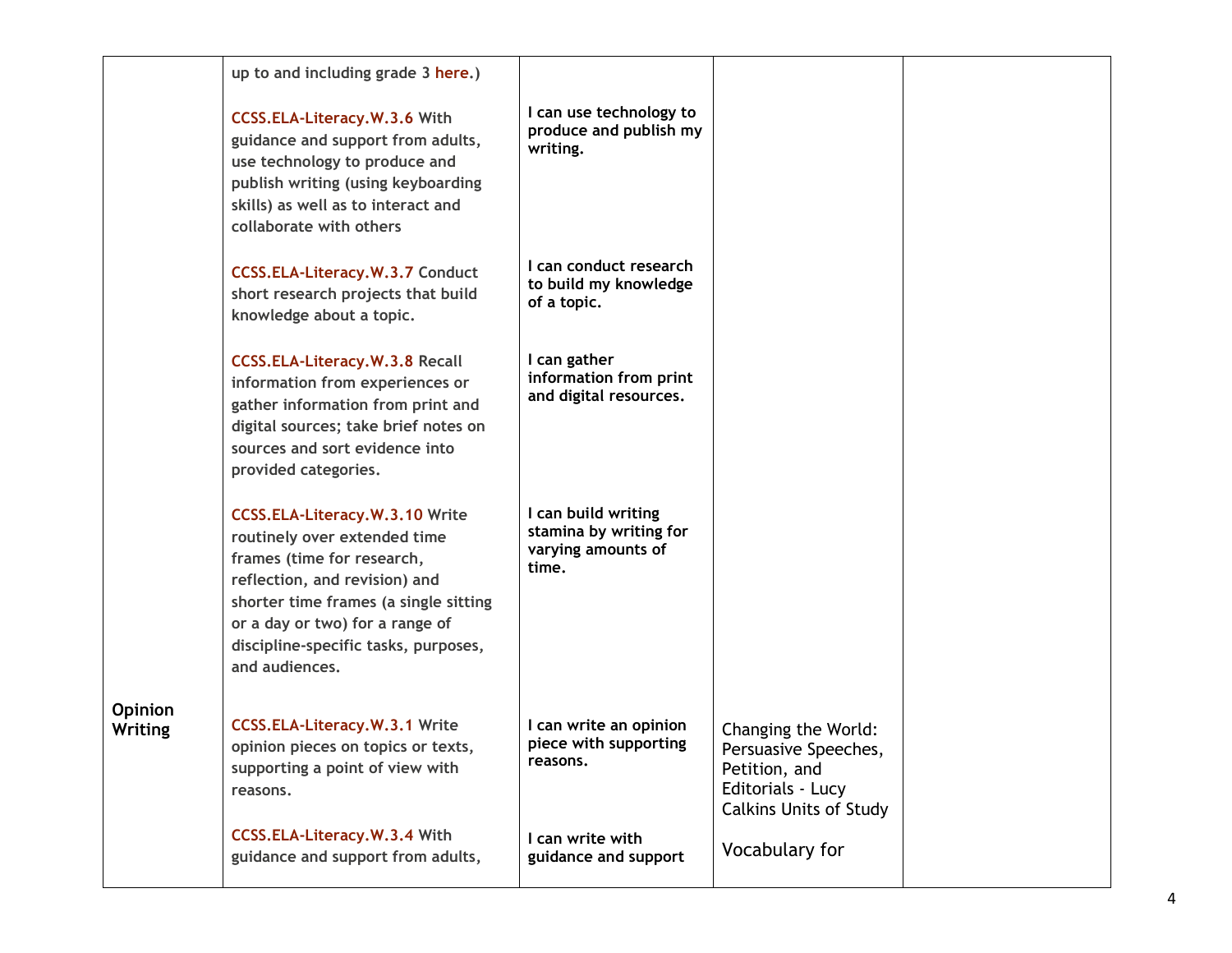| produce writing in which the<br>development and organization are<br>appropriate to task and purpose.<br>(Grade-specific expectations for<br>writing types are defined in standards<br>$1-3$ above.)                                                                                        | from adults to develop<br>and organize my<br>writing.                              | <b>Making Meaning:</b><br><b>Strategies That</b><br><b>Build</b> |  |
|--------------------------------------------------------------------------------------------------------------------------------------------------------------------------------------------------------------------------------------------------------------------------------------------|------------------------------------------------------------------------------------|------------------------------------------------------------------|--|
| CCSS.ELA-Literacy.W.3.5 With<br>guidance and support from peers and<br>adults, develop and strengthen<br>writing as needed by planning,<br>revising, and editing. (Editing for<br>conventions should demonstrate<br>command of Language standards 1-3<br>up to and including grade 3 here. | I can write with<br>guidance from peers<br>and adults to<br>strengthen my writing. |                                                                  |  |
| <b>CCSS.ELA-Literacy.W.3.7 Conduct</b><br>short research projects that build<br>knowledge about a topic.                                                                                                                                                                                   | I can conduct research<br>to build my knowledge<br>of a topic.                     |                                                                  |  |
| <b>CCSS.ELA-Literacy.W.3.8 Recall</b><br>information from experiences or<br>gather information from print and<br>digital sources; take brief notes on<br>sources and sort evidence into<br>provided categories.                                                                            | I can gather<br>information from print<br>and digital resources.                   |                                                                  |  |
| <b>CCSS.ELA-Literacy.W.3.10 Write</b><br>routinely over extended time<br>frames (time for research,<br>reflection, and revision) and<br>shorter time frames (a single sitting<br>or a day or two) for a range of<br>discipline-specific tasks, purposes<br>and audiences.                  | I can build writing<br>stamina by writing for<br>varying amounts of<br>time.       |                                                                  |  |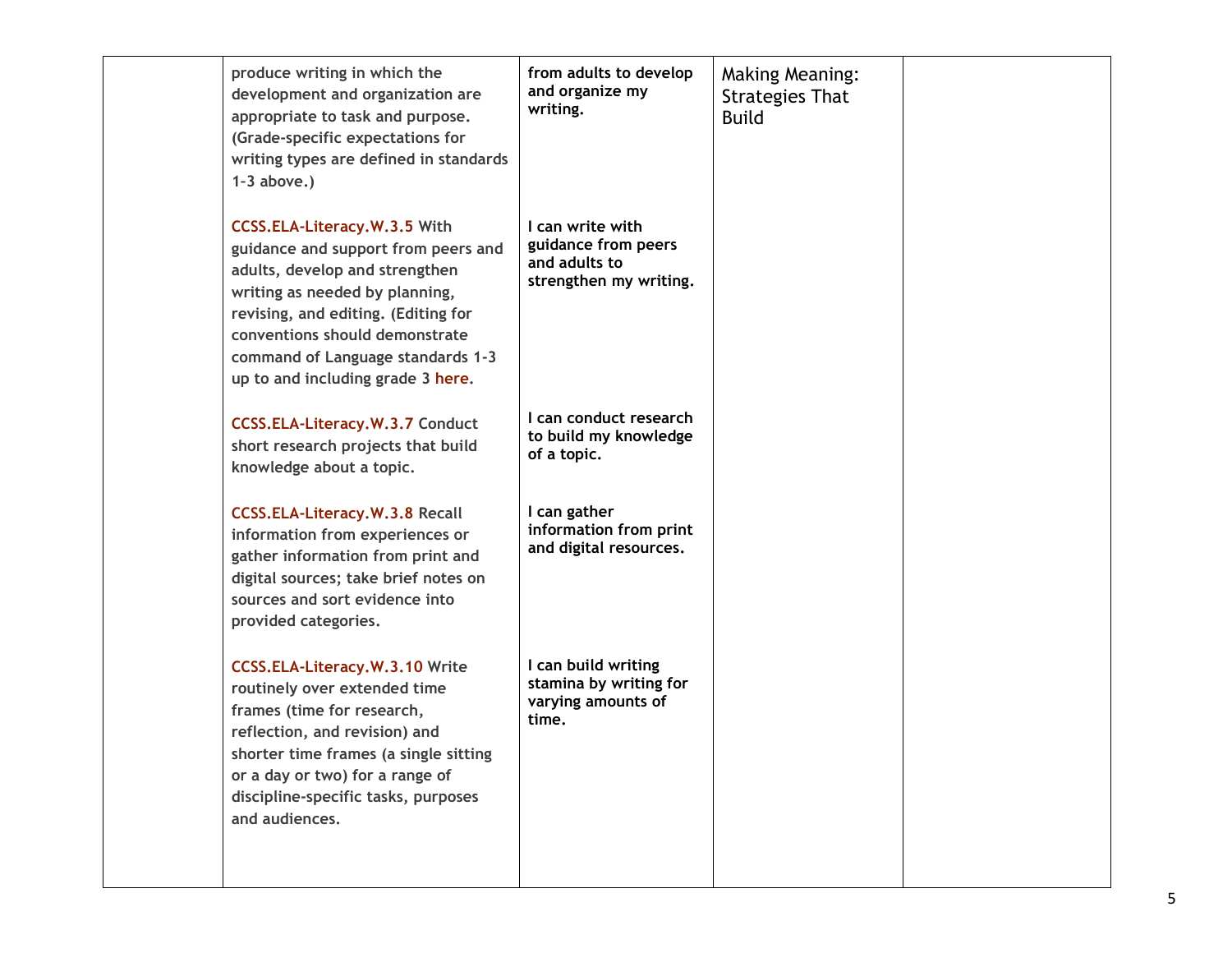| <b>Narrative</b><br><b>Fiction</b> | <b>CCSS.ELA-Literacy.W.3.3 Write</b><br>narratives to develop real or<br>imagined experiences or events using<br>effective technique, descriptive<br>details, and clear event sequences.<br>CCSS.ELA-Literacy.W.3.4 With<br>guidance and support from adults,<br>produce writing in which the<br>development and organization are<br>appropriate to task and purpose.<br>(Grade-specific expectations for<br>writing types are defined in standards<br>$1-3$ above.) | I can write a narrative<br>using details and<br>sequencing events.<br>I can write with<br>guidance and support<br>from adults to develop<br>and organize my<br>writing. | Once Upon a Time:<br>Adapting and Writing<br>Fairy Tales - Lucy<br><b>Calkins Units of Study</b><br>Vocabulary for<br><b>Making Meaning:</b><br><b>Strategies That</b><br><b>Build</b><br>Comprehension &<br>Meaning |  |
|------------------------------------|----------------------------------------------------------------------------------------------------------------------------------------------------------------------------------------------------------------------------------------------------------------------------------------------------------------------------------------------------------------------------------------------------------------------------------------------------------------------|-------------------------------------------------------------------------------------------------------------------------------------------------------------------------|----------------------------------------------------------------------------------------------------------------------------------------------------------------------------------------------------------------------|--|
|                                    | CCSS.ELA-Literacy.W.3.5 With<br>guidance and support from peers and<br>adults, develop and strengthen<br>writing as needed by planning,<br>revising, and editing. (Editing for<br>conventions should demonstrate<br>command of Language standards 1-3<br>up to and including grade 3 here.)                                                                                                                                                                          | I can write with<br>guidance from peers<br>and adults to<br>strengthen my writing.                                                                                      |                                                                                                                                                                                                                      |  |
|                                    | CCSS.ELA-Literacy.W.3.6 With<br>guidance and support from adults,<br>use technology to produce and<br>publish writing (using keyboarding<br>skills) as well as to interact and<br>collaborate with others.                                                                                                                                                                                                                                                           | I can use technology to<br>produce and publish my<br>writing.                                                                                                           |                                                                                                                                                                                                                      |  |
|                                    | <b>CCSS.ELA-Literacy.W.3.7 Conduct</b><br>short research projects that build<br>knowledge about a topic.                                                                                                                                                                                                                                                                                                                                                             | I can conduct research<br>to build my knowledge<br>of a topic.                                                                                                          |                                                                                                                                                                                                                      |  |